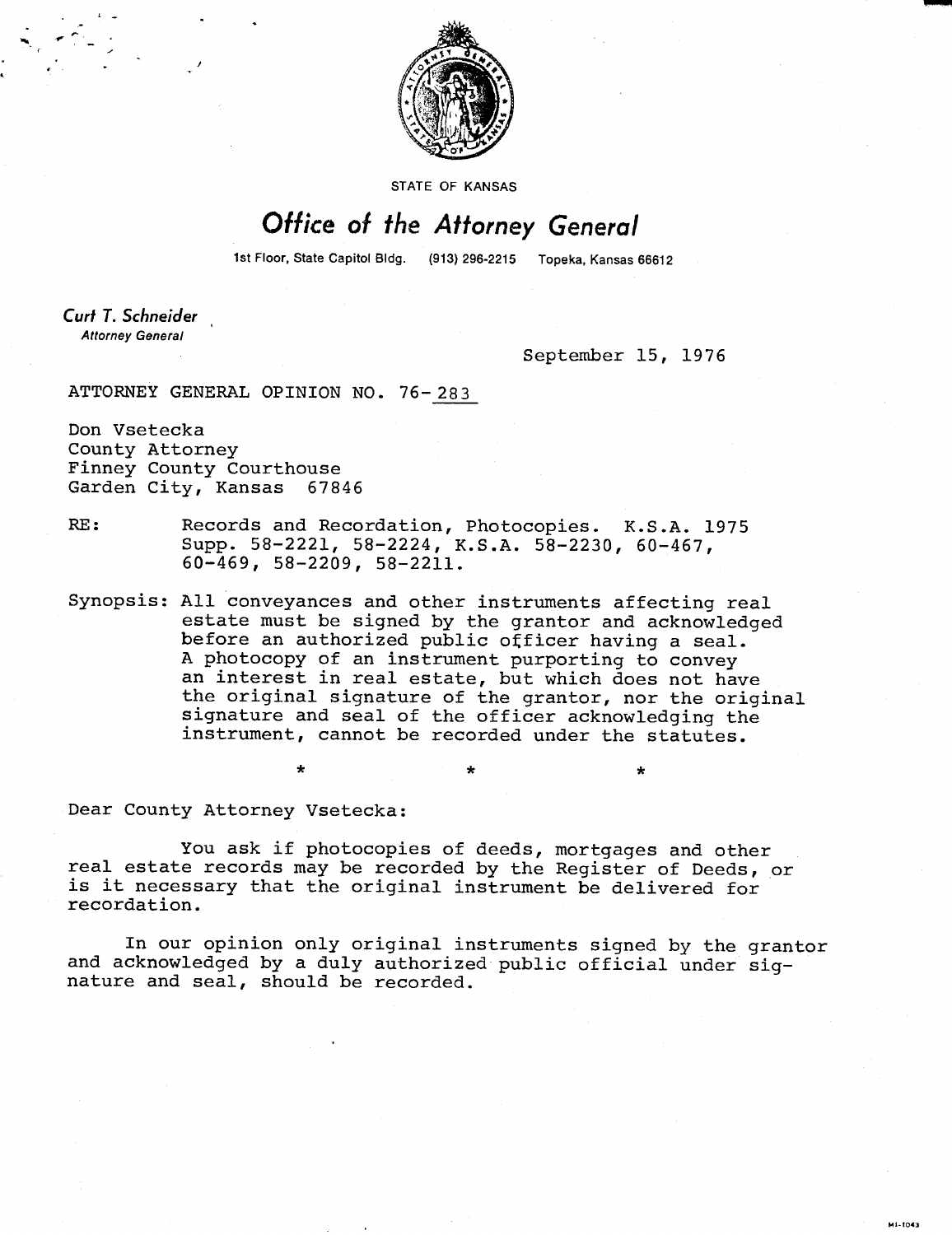Don Vsetecka September 15, 1976 Page 2

All deeds or other conveyances of lands, or of any estate or interest therein, shall be subscribed by the party granting the same, K.S.A. 58-2209, and must be acknowledged before an authorized public official having a seal. K.S.A.<br>58-2211. These Kansas Laws remain unamended since 1868. K. These Kansas Laws remain unamended since 1868. K.S.A. 1975 Supp. 58-2221 must be read together with these prior laws.

In one early Kansas case, Kelley v. McBlain, 42 Kan. 764, 767 (1889), it was held that a copy of a tax deed which did not carry the seal of the acknowledging officer and recorded in that manner was insufficient proof and that such record of the deed was void.

Other statutes are pari materia to the statutory requirements of recording: K.S.A. 58-2230, which authorizes the Register of Deeds to certify copies of instruments on record, refers only to copies of "original" instruments. K.S.A. 1975 Supp. 58-2224 authorizes the Register of Deeds to bind into volumes photographic copies of recorded instruments. The original instrument is photocopied by the Register of Deeds, and then the original is returned to the person recording. Many county officers are now microfilming their records, K.S.A. 19-250, and may thereafter destroy "original" records. K.S.A. 19-253.

K.S.A. 60-267 provides that documentary originals are "best evidence". But a duly authenticated photocopy of the recorded original instrument filed of record is admissible. K.S.A. 60-469, and it then adds: "The introduction of such copy .... does not preclude admission of the original writing if it is still in existence." So, clearly, the Register of Deeds must record only properly executed original instruments. Otherwise, the matter of public notice of such recording, or its use in evidence, is subject to question.

We reaffirm our letter of June 12, 1972 to the Register of Deeds of Rooks County that the weight of authority is that only original instruments and not copies shall be filed with the Register of Deeds. In that opinion we cited 76 CJS RECORDS, Sec. 10, and 45 Am. Jur. RECORDS AND RECORDING LAWS Secs. 59 and 110.

We do not say that a photocopy of an original instrument cannot be recorded if the grantor actually signs such photocopy and the acknowledging officer actually signs such copy and imprints upon it his seal. In such case, the copy has in fact become an original.

Very/truly your

CURT T. SCHNEIDER Attorney General